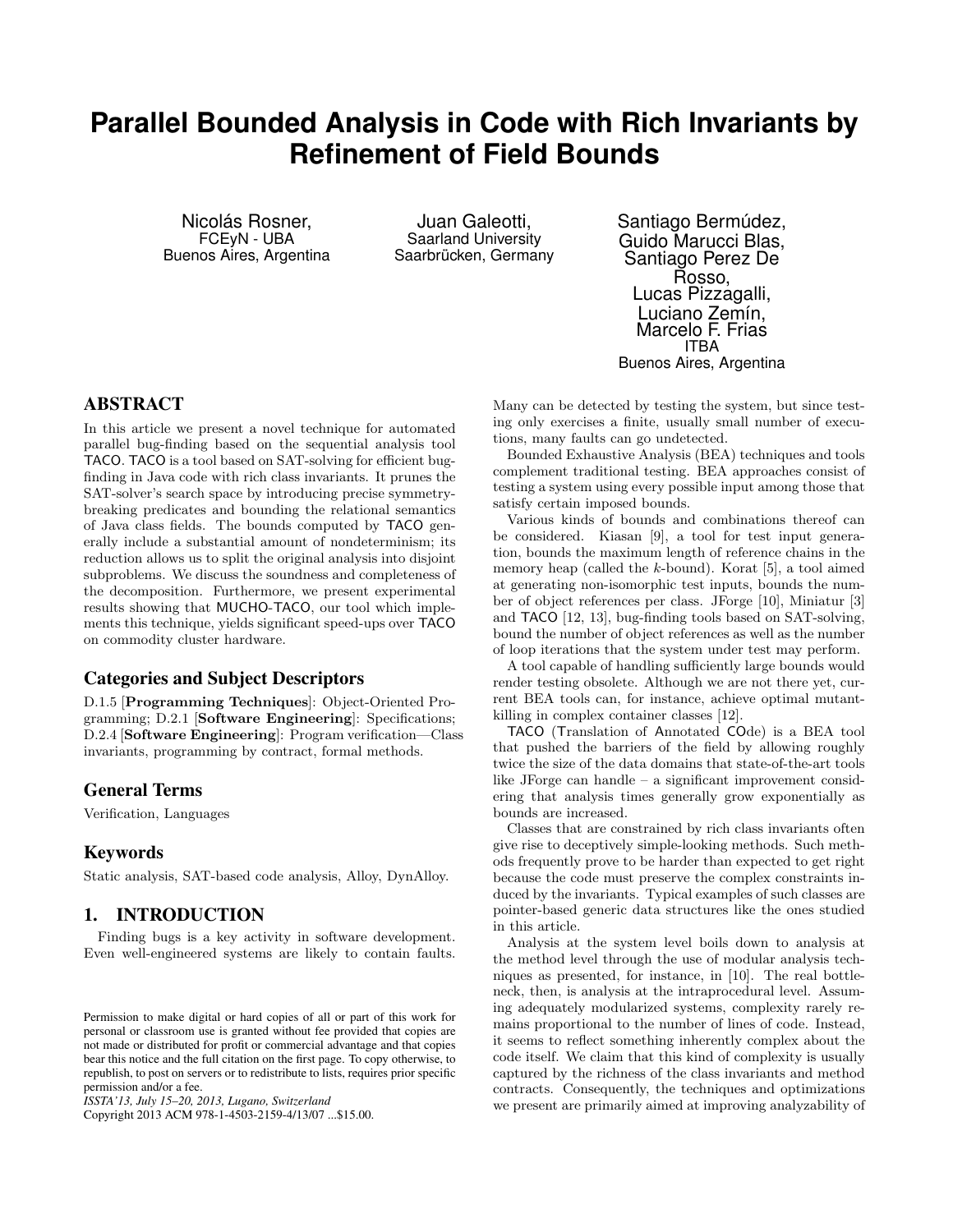methods with nontrivial contracts within classes with nontrivial invariants.

Building upon our previous work on TACO, we introduce a novel technique for its parallelization and present experimental results showing significant speed-ups. The MUCHO-TACO tool allows users to leverage existing idle hardware for fast verification of correct code whose sequential analysis with TACO would potentially require hundreds of hours. Even more extreme speed-ups are commonplace when analyzing faulty code.

To the best of our knowledge, no other tools for scopebounded exhaustive analysis are able to handle comparable scope magnitudes for equivalent problems. We elaborate on this in Section 5.

Unlike many techniques either implemented as one-off prototypes, guarded by strict licensing or for some other reason unobtainable for experimental comparison, MUCHO-TACO is available for unrestricted download [31].

The article is organized as follows. In Section 2 we describe the TACO technique. In Section 3 we present the MUCHO-TACO technique as well as 3 optimizations. In Section 4 we present experiments showing that MUCHO-TACO can achieve significant speed-ups during analysis. In Section 5 we discuss related work. Finally, in Section 6 we present our conclusions and some proposals for further work.

# 2. TACO

TACO is a state-of-the-art BEA tool for finding faults in Java programs. In [12] we showed that, for classes with rich class invariants, TACO outperforms the bug-finding abilities of JForge [10], Kiasan [9], ESC/Java2 [6], Java PathFinder [28] and Jahob [4]. This section is an overview of TACO; see [12, 13] for a detailed presentation.

## 2.1 Symmetry Breaking + Tight Bounds

User input to TACO consists of Java code annotated with JML [11] requires/ensures contracts and possibly with class invariants. The TACO tool produces a propositional formula, and uses a SAT-solver to search for a valuation that satisfies it. If one is found, a Java execution trace violating the contract is extracted from it.

Although a very similar approach is followed by tools like JForge, at least two important differences are worth noting. First, during the translation process TACO adds automatically generated symmetry-breaking predicates that canonicalize the Java memory heap representation. This alone already yields significant improvements in analysis time. We provide more details in Section 2.3. Second, using these predicates TACO pre-computes tight upper bounds for the relational semantics of Java fields, which allow for the elimination of numerous primary variables during translation to a propositional formula, resulting in considerable additional savings in analysis time. We provide more details about this in Section 2.4.

#### 2.2 Brief Introduction to Alloy and Kodkod

TACO uses Alloy [16] and its back-end Kodkod [26] as intermediate languages during the translation of annotated code to a propositional formula. In this section we present an overview of the relevant features.

Alloy specifications are called models. From a Java class for singly-linked lists, TACO produces an Alloy model containing the Alloy signature hierarchy shown in Fig. 1.

```
sig Object {}
one sig null {}
sig List extends Object {
  head : one (Node + null) }
sig Node extends Object {
  next : one (Node + null) }
```
Figure 1: Type hierarchy for singly-linked lists in Alloy.

Signatures (identified by the keyword sig in Alloy) denote sets of objects. Signatures whose declaration is preceded by the keyword one (as is the case with null in Fig. 1) denote singleton sets. Signatures are akin to Java classes, and may contain fields, which denote binary relations. For example, according to Fig. 1,

head  $\subseteq$  List  $\times$  (Node + null), next  $\subseteq$  Node  $\times$  (Node + null).

The keyword one preceding the codomain definitions forces the binary relations to be total functions. Thus,

head : List  $\rightarrow$  (Node + null),  $next : Node \rightarrow (Node + null).$ 

Signature extension, denoted by the extends keyword, constrains objects from the extending signature to be part of the extended signature.

Axioms are added in Alloy using the fact construct. For instance, the following fact constrains all lists to be acyclic. (The Alloy operators \* and ^ stand for reflexive-transitive closure and for transitive closure, respectively.)

```
fact Acyclic { all l : List, n : Node |
     n in List.head.*next implies n !in n.^next }
```
Alloy models may include assertions, which are properties to be checked by the Alloy Analyzer [16]. The following (false) assertion claims that all lists are nonempty:

assert NoEmptyLists {all l:List | l.head != null}

Before checking an assertion, the user needs to provide signature size bounds (called the scope of the analysis in Alloy jargon). For instance, we may write

check NoEmptyLists for 5

to check whether the property holds over all possible configurations where up to 5 lists and nodes are allowed.

Kodkod is used by the Alloy Analyzer during the translation of an Alloy model to a propositional formula. One of its distinguishing features is support for partial instances: for each Alloy signature field  $f$ , Kodkod also accepts two relations  $L_f$  (the lower bound for field f) and  $U_f$  (the upper *bound* for field  $f$ ). The presence of nontrivial lower and/or upper bounds constrains Alloy models to satisfy the restriction  $L_f \subseteq f \subseteq U_f$ . We will make use of this inclusion in Section 2.4, when explaining how TACO tight bounds are computed and exploited.

#### 2.3 Symmetry Breaking in Java Heaps

It is shown in [12, 13] that adding appropriate symmetrybreaking predicates can improve analysis times by several orders of magnitude. In this section we present a brief introduction to the symmetry-breaking predicates employed by our technique.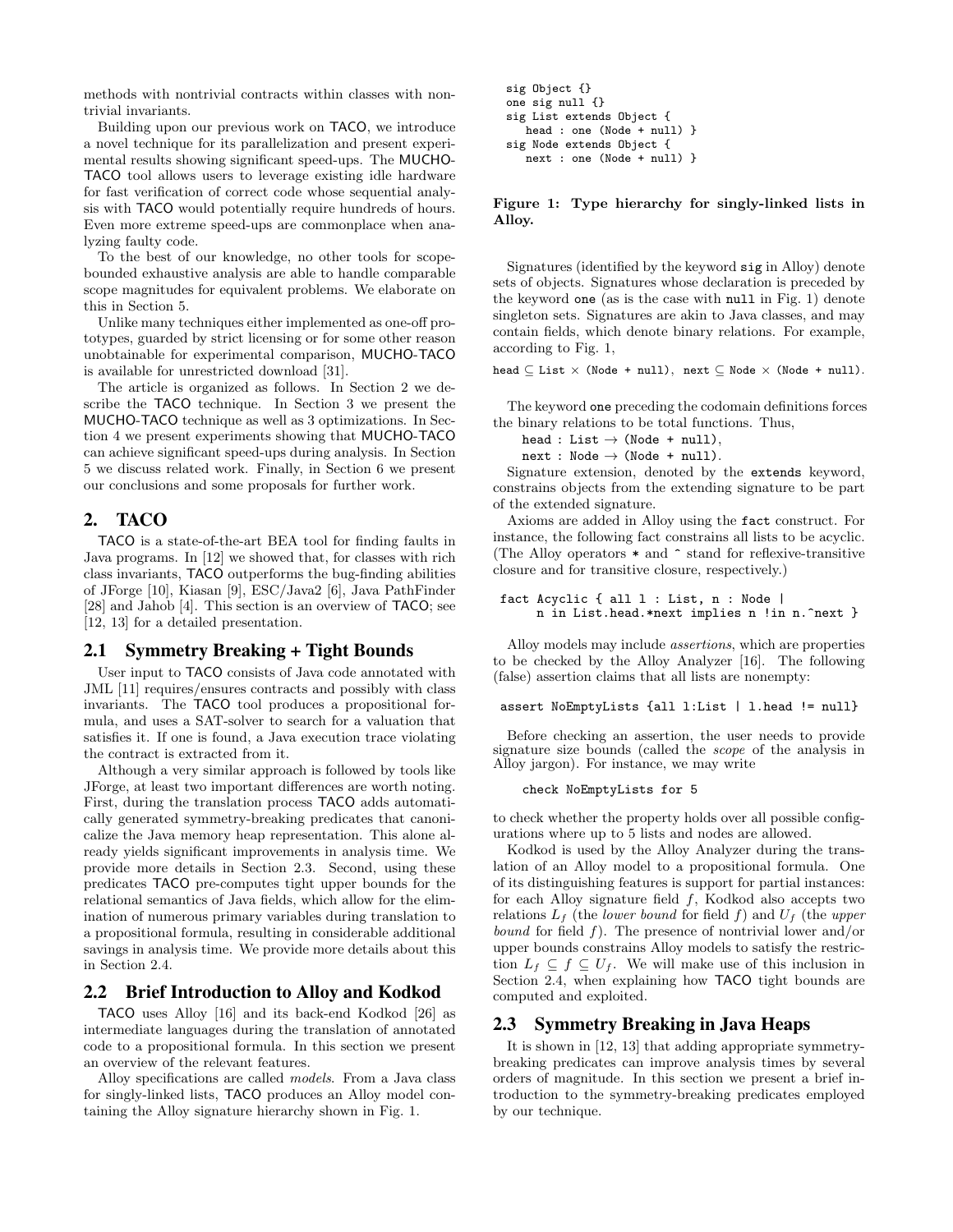Let us consider a memory heap containing the singlylinked list depicted in Fig. 2(a). Solid arrows link nodes to nodes referenced through field next, whereas dotted ones link nodes to the values that they store. In Fig. 2(b) we show the same heap, except for the fact that labels (i.e. memory locations) have been permuted via  $\{N_0 \mapsto N_4, N_1 \mapsto$  $N_3, N_2 \mapsto N_2, N_3 \mapsto N_1, N_4 \mapsto N_0$ . The nodes of list (b) are located at different places in memory than those of (a). Other than that, both should be considered essentially the same list, since they contain the same elements in the same order. This becomes evident once we compare Fig. 2(a) with Fig. 2(c). Such permutations over domains are called symmetries, and it is well known [15] that removing them generally improves the performance of SAT-solvers.

If the code under analysis with TACO contains a bug, TACO retrieves an execution trace exposing the failure. As part of such a trace, TACO provides an initial state. Therefore, the SAT-solver must be able to find this initial state (as well as the rest of the trace).

As explained in Section 2.2, Alloy performs analyses within given scopes. Let us assume a scope of 5 for the Node domain; hence, all initial states considered by the SAT-solver will involve at most 5 Node. Among the states that will need to be considered by the solver are those illustrated by Figs. 2(a) and (b). But, as we have already argued, these represent essentially the same list. In [12] we introduced symmetry-breaking axioms that remove symmetries from the memory heap representation in Alloy. These predicates complement the lower-level symmetry-breaking axioms already included by the Alloy Analyzer [15], and remove all symmetries from the Alloy models generated by TACO from Java classes. For instance, of the lists shown in Fig. 2 and all other similar isomorphisms, only (a) is considered by TACO.

The predicates are introduced by instrumenting the intermediate Alloy model. As part of the instrumentation, constants are introduced in the model. For the singly-linked lists example, assuming a scope of 5 Node:

one sig N0, N1, N2, N3, N4 extends Node {}

These constants will be used to compute tight bounds in the manner described in the following section.

#### 2.4 Computing Tight Bounds

In the context of BEA tools and techniques, the term bound tends to acquire different (and often conflicting) meanings. Since TACO uses Alloy as an intermediate language, Alloy scopes, which bound the size of each data domain as seen in the previous section, become just as essential for TACO parametrization. Users of the TACO tool need to decide on appropriate scope values prior to analysis. Another relevant bound in **TACO** is the *loop unrolling bound* – a parameter that limits the maximum number of loop iterations allowed in the code under analysis. TACO users are expected to choose this value beforehand, according to their needs.

By TACO bounds or tight bounds, however, we mean neither of the above. TACO bounds are automatically computed (as opposed to user-specified) and relational (as opposed to scalar-valued) bounds, largely based on the Kodkod inclusion described at the end of Section 2.2.

To clarify what we do mean by TACO tight bounds we will now provide some further insight on how TACO models Java class fields in Alloy and Kodkod. We adopt the modeling of Java fields originally introduced in [17].



Figure 2: Isomorphic lists: (a) Original list. (b) A permutation over the nodes. (c) A redrawing of list (b).

Let us consider the simplistic Java classes for binary trees presented in Fig. 3. (We will only show how to model class fields; translation of code is explained in [12].) From the classes shown in Fig. 3, TACO produces the Alloy signatures presented in Fig. 4. According to Alloy semantics,

```
public class BinTree {
  TreeNode root; }
public class TreeNode {
  TreeNode left;
   int key;
  TreeNode right; }
```
Figure 3: Sample Java classes representing binary trees.

```
abstract sig Object {}
one sig null {}
sig BinTree extends Object {
   root : TreeNode + null }
sig TreeNode extends Object {
   left : TreeNode + null,
    key : Int,
   right : TreeNode + null }
```
#### Figure 4: Alloy signature hierarchy for binary trees.

the abstract signature Object only contains objects from its extending signatures. Signature fields, such as root or left are modeled as total functions (more precisely, due to the relational nature of Alloy, as total functional relations). Recalling that in denotes set inclusion and -> denotes Cartesian product, the typing of fields lets us infer that

```
root in BinTree -> (TreeNode + null),
 left in TreeNode -> (TreeNode + null),
 key in TreeNode -> Int,
right in TreeNode -> (TreeNode + null).
```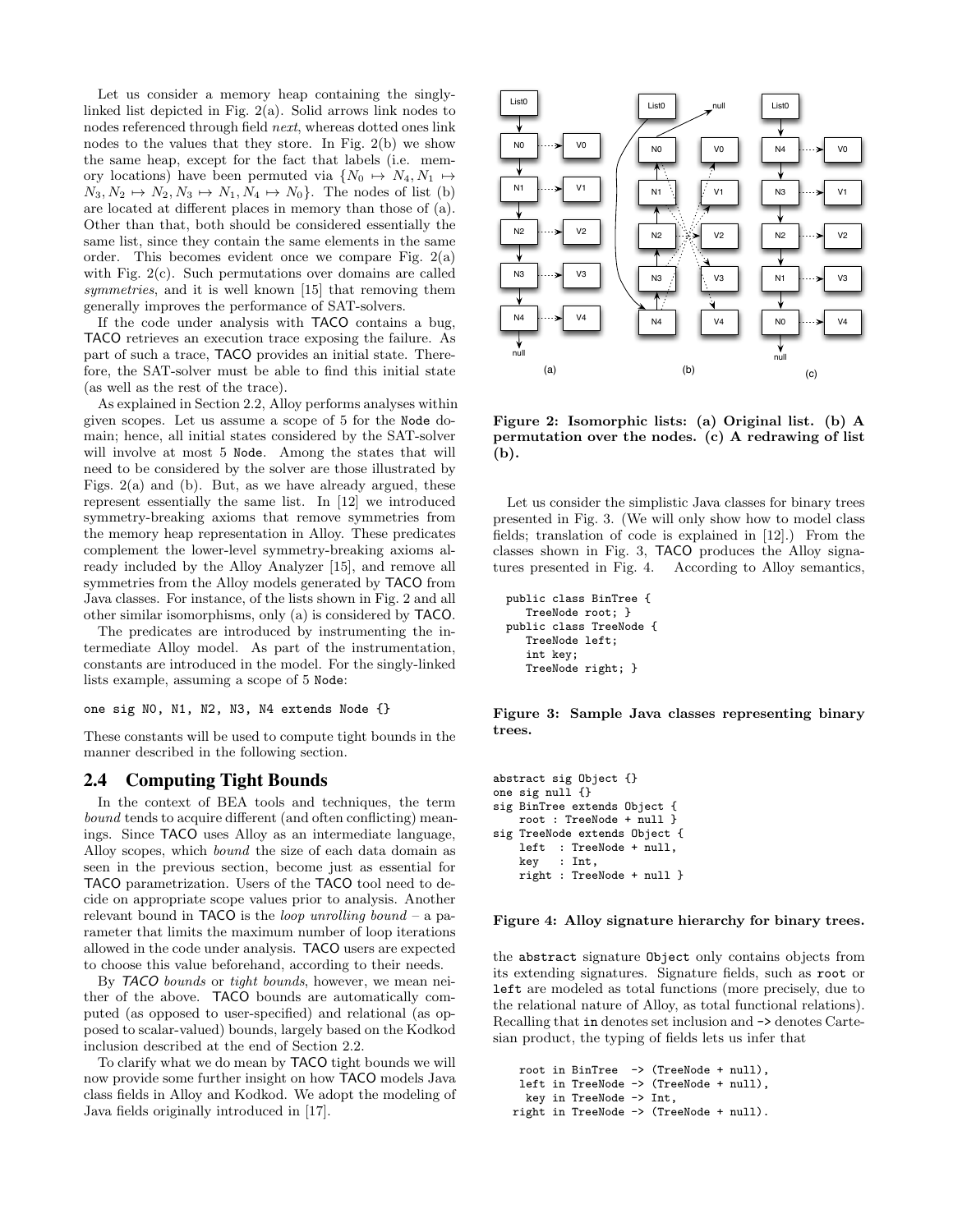Note that, as a result, Alloy fields become bounded in a relational sense – each field must be fully contained within some concrete set of pairs.

As explained at the end of Section 2.3, if we analyze a BinTree method with a scope of 5 TreeNode, the following signatures are added to the instrumented model:

one sig TN0, TN1, TN2, TN3, TN4 extends TreeNode {}

Using the trivial upper bounds derived from typing as a starting point, TACO automatically computes tight bounds by removing pairs that could never be part of a field due to violations of the class invariants. The implementation of the bound-tightening procedure is explained in [12, 13].

In terms of our running example, several spurious pairs can be identified as such, and thus automatically removed from the upper bound by the TACO tool. For instance, since the class invariant forces binary trees to be acyclic, pairs like TNO->TNO,..., TN4->TN4 can never be present in left or right, and are therefore deleted.

Similarly, the symmetry-breaking predicates impose an ordering in the way TreeNode objects relate to each other. In our example, the symmetry-breaking axioms force all nodes to be labeled as per a breadth-first search traversal, with TN0 as the root node. Hence, the pair TN0->TN2 can never be contained in field left: if any node is to be the left child of TN0, it must be TN1. Similarly, all pairs TN0->TNi (for  $i > 1$ ) are automatically removed as well.

For red-black trees (a variant of binary trees) with scope 5 in signature TreeNode, TACO reduces the total number of pairs bounding fields root, left and right from 66 to 22.

Bound tightening heavily profits from the constraints introduced by the class invariant: the richer the class invariant, the more effective the technique will be. We consider this a strength rather than a limitation of the technique: the savings tend to favor more intricate code.

In essence, what we mean by **TACO** tight bound is a set of pairs that bounds the possible interpretations of signature fields and does not contain any spurious pair.

Our interest in tightening field bounds is due to the fact that during translation to a propositional formula each feasible pair is mapped to a fresh propositional variable. The tighter the bounds, the fewer propositional variables will need to be allocated to represent the resulting formula. Since the worst-case time complexity of the SAT problem is exponential in the number of variables, this reduction is beneficial [12].

# 3. MUCHO-TACO

MUCHO-TACO is the novel technique that we introduce in this article. It is a simple yet very effective technique for parallelizing bug-finding. It profits from the existence of TACO tight bounds, and allows us to split a given problem into a number of independent subproblems.

We describe the technique in Section 3.1. In Sections 3.2– 3.4 we present optimizations that allow for significant reductions in the number of generated subproblems. In Section 3.5 we discuss some of the most relevant implementation details. Finally, in Section 3.6 we prove the soundness and completeness of the technique.

#### 3.1 The MUCHO-TACO Technique

The hypothesis behind the TACO technique is that

#### the fewer propositional variables required to represent the initial state of a system, the better the performance of the SAT-solver during analysis.

This conjecture has already been tested in the context of TACO, and the results were reported in [12]. The MUCHO-TACO technique takes another step in the same direction by attempting to further reduce the number of propositional variables present in the initial state.

In Section 2.4 we described TACO tight bounds. As a running example, we show in Fig. 5 the bounds for fields left and right for red-black trees with up to 5 Node.

| left in                        | right in                       |
|--------------------------------|--------------------------------|
| $NO->N1 + NO->null$            | $NO->N1 + NO->N2 + NO->null1$  |
| $+$ N1->N3 $+$ N1->null        | $+$ N1->N3 + N1->N4 + N1->null |
| $+$ N2->N3 + N2->N4 + N2->null | $+$ N2->N3 + N2->N4 + N2->null |
| $+$ N3 $-$ >null               | $+$ N3 $-$ >null               |
| $+$ N4 $-$ >null               | $+$ N4 $-$ >null               |

#### Figure 5: TACO tight bound for fields left and right from red-black trees. Scope 5.

Let us concentrate on field left; the same reasoning will apply to field right. The field is contained in a binary relation on signature Node which, due to the bound tightening procedure implemented in TACO, is substantially smaller than Node  $\times$  (Node + null). This is the upper bound relation  $U_{\text{left}}$  we will use in Kodkod. Notice that  $U_{\text{left}}$  is nondeterministic: for instance, node N0 is related both to node N1 and to the value null. At the same time, signature fields modeling Java fields have to be total functions. Thus, each instance considered by the SAT-solver contains total functional instances of field left. Due to the TACO bounds, these functional instances must be contained in  $U_{\text{left}}$ .

The MUCHO-TACO technique splits the original model by reducing the nondeterminism in each field's bounds. In our example, this could mean removing some of the nondeterminism from  $U_{\text{left}}$  and  $U_{\text{right}}$ . In practice, this is carried out by choosing a number  $n$  of nodes (let us choose  $n = 2$  for our example) and ensuring the removal of any nondeterministic choices for nodes  $N_0$  through  $N_{n-1}$ . Before further details, let us introduce some notation.

NOTATION 3.1. Given a node Ni and a field f, we denote by Ran(Ni, f) the set  $\{x \mid \mathbb{N} i \to x \in U_f\}.$ 

Once the number  $n$  is chosen, we proceed as follows: For each  $0 \leq i < n$  we select a single  $e_i \in Ran(\mathbb{N}i, \mathbf{f})$  and remove all pairs with domain Ni, with the sole exception of pair  $Ni \rightarrow e_i$ . We thus generate a set of upper bounds, each tighter than  $U_f$ . The tighter upper bounds for field left obtained by removing nondeterminism from nodes N0 and N1 (since we chose  $n = 2$ ) are shown in Fig. 6.

| $NO->N1$     | $NO->null$   | $NO->N1$     | $NO->null$   |
|--------------|--------------|--------------|--------------|
| $+N1->N3$    | $+N1->N3$    | $+N1$ ->null | $+N1$ ->null |
| $+N2->N3$    | $+N2->N3$    | $+N2->N3$    | $+N2->N3$    |
| $+N2->N4$    | $+N2->N4$    | $+N2->N4$    | $+N2->N4$    |
| $+N2$ ->null | $+N2$ ->null | $+N2$ ->null | $+N2$ ->null |
| $+N3$ ->null | $+$ N3->null | $+N3$ ->null | $+N3$ ->null |
| $+N4$ ->null | $+N4$ ->null | $+N4$ ->null | $+N4$ ->null |

Figure 6: Tighter upper bounds for field left.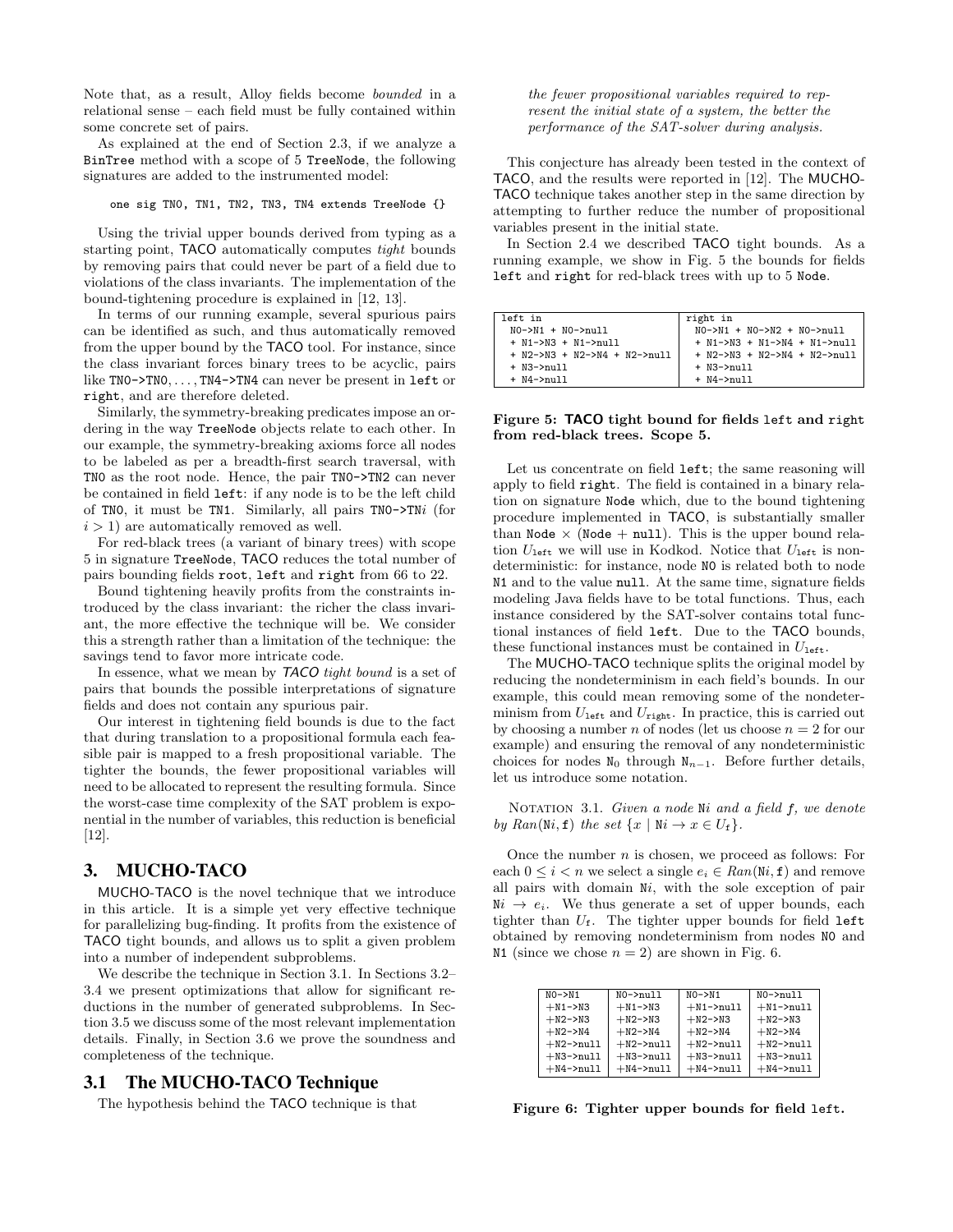More generally, an initial bound  $B$  can be split into some number of tighter bounds  $B_1, \ldots, B_k$ . The new bounds produced by this algorithm define state spaces that do not intersect. Let us consider the first two bounds for left shown in Fig. 6, calling them  $B_1$  and  $B_2$ , respectively. Any configuration consistent with  $B_1$  must satisfy NO.1eft = N1, while configurations consistent with  $B_2$  must satisfy NO.left = null. The resulting k models can be analyzed concurrently.

| $\boldsymbol{n}$ | #subprob.    |
|------------------|--------------|
| 2                | 36           |
| 3                | 720          |
| 4                | 14,400       |
| 5                | 604,800      |
| 6                | 33, 868, 800 |

#### Figure 7: Number of subproblems generated as  $n$ increases. Red-black trees, scope 15.

Since the amount of available hardware will always be limited, only a small number of nodes may be subjected to elimination of nondeterminism, lest the number of generated subproblems render the approach infeasible. For instance, Fig. 7 shows the progression for our red-black trees example; notice how fast the number of subproblems increases. Hence we maintain the number of subproblems that may be generated, which indirectly bounds  $n$ , below a certain limit. We discuss how to adjust this limit in Section 3.5.

However, if we remove nondeterminism only a small number of nodes at a time, it could be the case that too many models resulting from a split still remain too hard to be tackled directly (that is, within acceptable impact on total user-perceived runtime). We therefore associate a timeout with each analysis. If an attempt to solve a subproblem  $SP$ times out, the associated bound  $B_{SP}$  is used to split it again using the MUCHO-TACO technique. We discuss election of timeout values in Section 3.5.

The algorithm is implemented using a master/worker architecture. High-level pseudocode outlining the behavior of both kinds of processes is shown in Fig. 8.

#### 3.2 Optimization 1: SBP-Guided Configurations

The number of subproblems generated when splitting TACO bounds using a naive algorithm grows too fast. Fig. 7 shows that our Alloy model for red-black trees, using a scope of 15 Node, would need to be split into more than 30 million subproblems for as little as  $n = 6$ .

As seen in Section 2.3, the intermediate Alloy model is instrumented with symmetry-breaking predicates. These predicates impose a canonical ordering on the nodes in the models considered by the SAT-solver. For instance, for binary trees, the tree in Fig.  $9(a)$  is valid according to the axioms, but the one depicted in Fig. 9(b) is not. The latter includes several violations, namely, the root node is not N0, some nodes are missing (if a node is reachable, any nodes with smaller indices must be as well), and nodes are not sorted in breadth-first-search order.

We propose to restrict the splitting procedure so as to produce only configurations that satisfy the symmetry-breaking axioms. This modification implies, for instance, that the number of subproblems generated for red-black trees drops

#### MASTER

```
split initial problem
```

```
do:
 on task request from a worker:
    mark worker as idle
 on any open branch and any idle worker:
    assign branch to worker
     mark branch as active, worker as busy
 on SAT report from a worker:
     send immediate abort msg to any busy workers
```
- report SAT verdict and send model to user on UNSAT report from a worker:
- mark branch as closed on TIMEOUT for an active branch:
- send abort msg to worker mark and enqueue branch to be split
- on few branches open and any to be split:
- 1. using tasks queue load, determine number of input nodes in bound to make deterministic
- 2. generate new open subproblems with tighter bounds by removing nondeterminism from the chosen nodes. If no more nondeterminism remains in the bounds, enqueue the subproblem without a timeout.
- until all branches closed or any SAT branch found

WORKER[i] do:

```
send task request to master
  on new task assignment:
     launch solver on light subproblem
      if result is UNSAT:
       report UNSAT_EASY result to master
     otherwise:
       launch solver on full subproblem
        while not (solver finished or timeout reached):
         wait for solver result or msg from master
       report SAT, UNSAT or TIMEOUT result to master
until exit-to-shell message received from master
```
#### Figure 8: Pseudocode for Master and Workers.

from 33,868,800 to 36,136. More importantly, since it requires no user input, it has been fully automated.

Table 1 reports reductions achieved on the number of generated subproblems using scope 20, for some of our benchmark classes. The reductions are significant, often exceeding two orders of magnitude and sometimes even reaching three.

# 3.3 Optimization 2: Prevent Forbidden Aliasing

Many object-oriented classes contain fields that cannot produce aliases. For instance, fields left and right in binary trees will never reference the same object. Note that such conclusions cannot always be inferred from structural properties of a class; they usually follow from the class invariant. In our benchmark, fields left and right cannot be aliased in classes BSTree, RBTree, and AVLTree. Similarly, fields sibling and child cannot be aliased in class BinHeap, and field next cannot be aliased (with itself) in class SLList.

We propose to mine this kind of information about potential aliasing in an automatic fashion, determining whether aliasing may or may not arise

- when  $f_1$  and  $f_2$  are different fields whose codomains intersect, and
- $\bullet$  when f is a field and we consider different inputs for f (in this case we check whether a single field can produce aliases).

The first situation occurs when we consider fields like left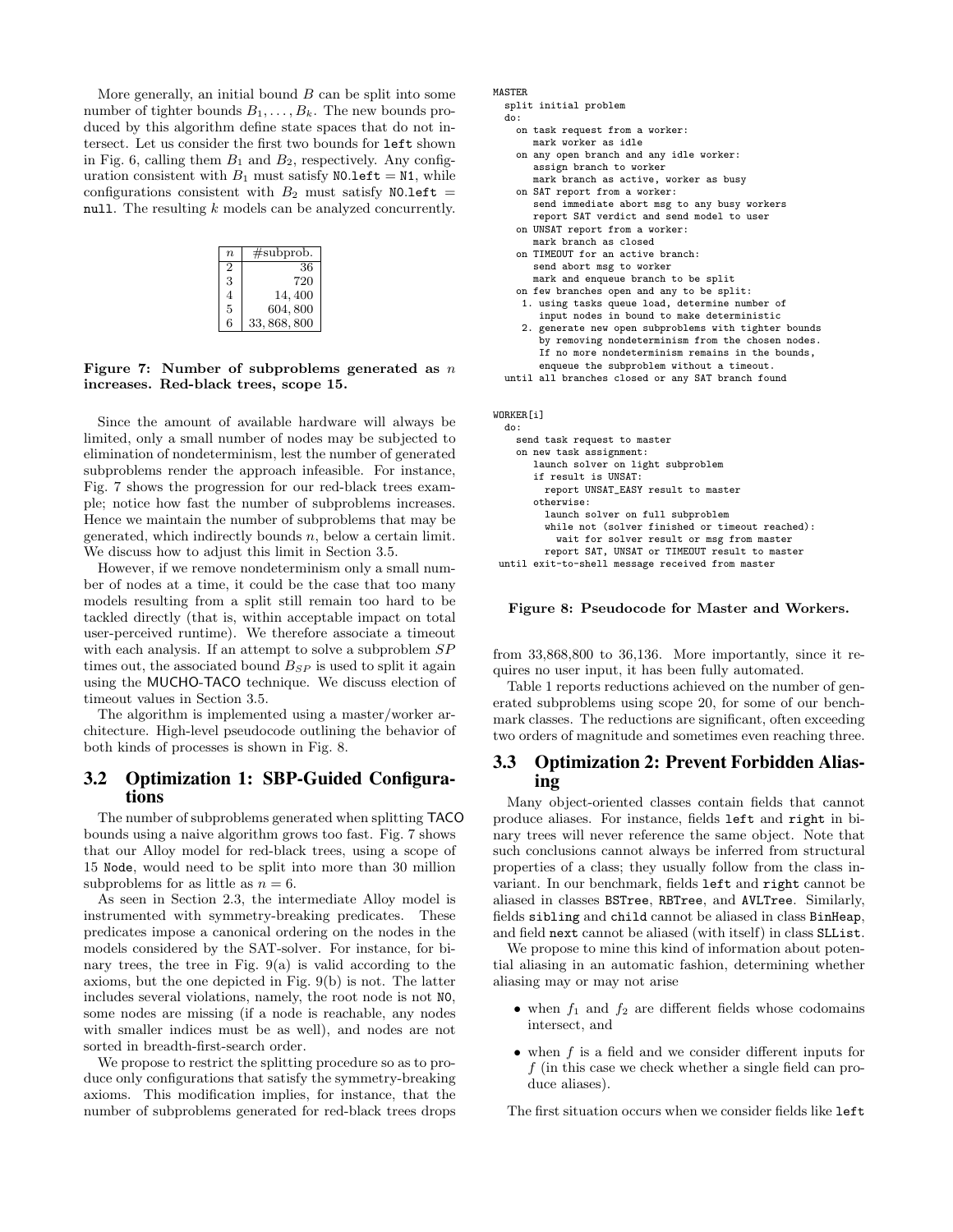

Figure 9: Binary trees satisfying (a) / violating (b) the symmetry-breaking axioms.

and right, or root and left, in tree-like structures. The second situation arises when we consider a single field, such as next in list-like structures, or field left in tree-like ones, but different input values.

To find out whether two different fields  $f_1 : T_1 \to T$  and  $f_2 : T_2 \to T$  can yield aliases, we check the following assertion (FReach, defined in [12], characterizes the set of objects reachable in a memory heap from its roots):

```
assert differentFields { all a : T1, b : T2 |
  a + b in FReach implies no (a.f1 & b.f2) }
```
To determine whether a field  $f : T' \rightarrow T$  can produce aliases with itself, we check the following assertion:

```
assert singleField { all disj a, b : T' |
   a + b in FReach implies no (a.f & b.f) }
```
In Section 4.3 we will show experimental results estimating the additional time needed to automatically mine such information before starting the main analysis. As an example, our tests for class BSTree involved considering the following pairs of fields:

• root and root, root and left, root and right, left and right, left and left, and right and right.

In all cases the answer was negative (no aliasing possible). If we now consider class TreeSet, field parent forces us to also check whether it would be possible to introduce aliasing through the pairs of fields:

• parent and root, parent and left, parent and right, and parent and parent.

In all these latter cases we determined that aliasing can be introduced. Since automated aliasing detection should take place before the actual parallel analysis of the original problem can be carried out, we can assume that cluster nodes assigned to the job are still idle, i.e. available for us to run the preliminary aliasing analyses in parallel. This is why in Table 2 we report, for each class and scope, the maximum analysis time required over all different combinations that need to be considered. Since their number is usually small (in our benchmark, no more than 10 for any given class and fixed scope), it is expected that, at least, all the analyses for a given class and scope can be run in parallel.

Once aliasing information is determined, MUCHO-TACO will only generate subproblems whose bound configurations respect those aliasing restrictions. Table 1 shows the impact

on the number of subproblems generated after enabling this optimization. As was the case for the optimization from Section 3.2, we use a scope of 20 Node objects in all cases. In most of them, further reductions of over one order of magnitude in the number of generated subproblems are achieved.

# 3.4 Optimization 3: Remove Spurious Subproblems

Let us consider the TACO tight bound for red-black trees with scope 7 shown in Fig. 10(a). In Fig. 10(b) we present a tighter bound obtained by applying the MUCHO-TACO techniques on in, with  $n = 5$ .

The bound shown in (b) satisfies the conditions enforced by both of the optimizations proposed so far. As shown in Fig. 11, the partial heap on the nodes  $NO, \ldots$ ,  $N5$  respects the ordering imposed by the symmetry-breaking axioms, and no aliasing occurs.

| $left in NO->N1 + NO->null$    | left in NO->N1   |
|--------------------------------|------------------|
| + N1->N3 + N1->null            | $+ N1 - > N3$    |
| $+$ N2->N3 + N2->N4 + N2->N5   | + N2->null       |
| + N2->null                     | + N3->null       |
| + N3->N5 + N3->N6 + N3->null   | + N4->null       |
| + N4->N5 + N4->N6 + N4->null   | $+$ N5- $>$ N6   |
| + N5->N6 + N5->null            | $+$ N5 $-$ >null |
| + N6->null                     | + N6->null       |
|                                |                  |
| right in $NO->N1 + NO->N2$     | right in NO->N2  |
| $+$ NO- $>$ null               | $+$ N1 $-$ >null |
| + N1->N3 + N1->N4 + N1->null   | $+ N2->N4$       |
| $+$ N2->N3 + N2->N4 + N2->N5 + | $+$ N3- $>$ N5   |
| $+$ N2->N6 $+$ N2->null        | + N4->null       |
| + N3->N5 + N3->N6 + N3->null   | $+$ N5- $>$ N6   |
| + N4->N5 + N4->N6 + N4->null   | $+$ N5 $-$ >null |
| + N5->N6 + N5->null            | + N6->null       |
| + N6->null                     |                  |
|                                |                  |
| a                              |                  |

Figure 10: (a) TACO bounds for red-black tree. (b) Tighter bounds generated by MUCHO-TACO using  $n=5$ .



#### Figure 11: A bound configuration generated using the optimizations from Sections 3.2 and 3.3.

That said, notice that this partial heap instance cannot yield a red-black tree. According to the class invariant, a binary tree is a red-black tree if each node is either labeled red or black, the root node is labeled black, no two consecutive nodes on any path are red, and all paths from the root node contain the same number of black nodes.

Since the path  $p_1$  (NO  $\rightarrow$  N1  $\rightarrow$  null) can contain at most two black nodes, the following two cases arise: (1) N1 is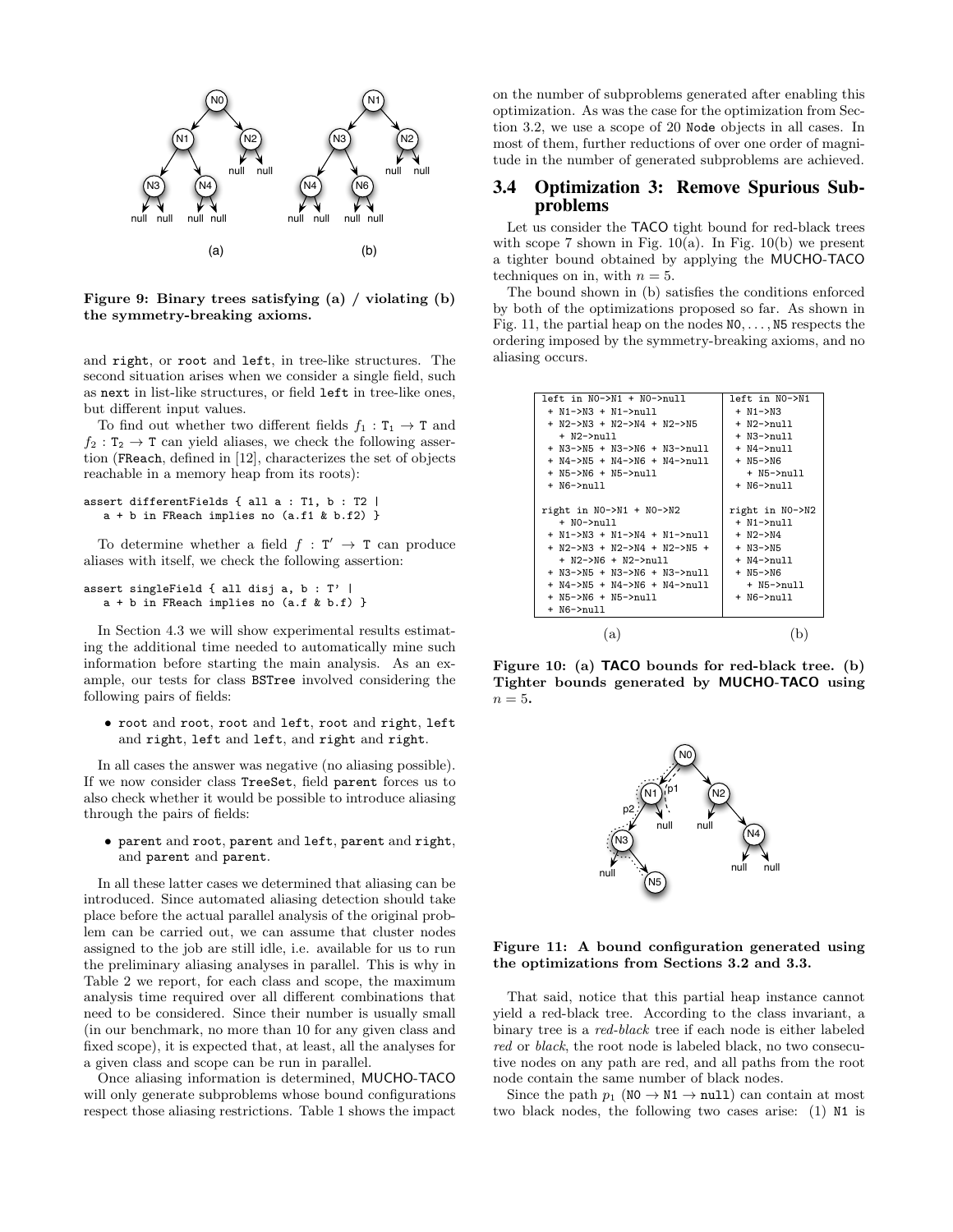black, and consequently, either N3 or N5 on path  $p_2$  must be black. Hence, path  $p_2$  contains at least three black nodes, violating the invariant. (2) N1 is red, and path  $p_1$  has one black node. Since N1 is red, N3 must be black. But then path  $p_2$  contains at least two black nodes, violating the invariant.

Some of the subproblems generated, despite satisfying the symmetry-breaking axioms and abiding by aliasing constraints for their class, result in bounds that systematically violate the class invariant.

This motivates our third optimization, which can be summarized as follows: before analyzing the full version of a subproblem SP, run a quick preliminary test to determine satisfiability of the class invariant, using the MUCHO-TACO bound contained in SP (but excluding the translation of any implementation code).

If no instance is found, we know that further analysis of SP is unnecessary: since no valid inputs exist, no valid inputs can lead to an invalid state.

The proposed preliminary analysis is a substantially easier problem – we have yet to come across any case where obtaining a final (SAT or UNSAT) answer to such a test requires more than a small fraction of a second.

Table 1 shows how the number of subproblems to be generated drops considerably for the most constrained case studies in our benchmark. This is particularly visible in cases like TreeSet, AVLTree and BinHeap.

| Class         | $_{\rm Opt}$              | $n=2$          | $n=3$          | $n=4$  | $n=5$     | $n=6$       |
|---------------|---------------------------|----------------|----------------|--------|-----------|-------------|
| SLList        | NO                        | $\overline{4}$ | 8              | 16     | 32        | 64          |
|               | OP1                       | 3              | $\overline{4}$ | 5      | 6         | 7           |
|               | $\overline{\text{OP2}}$   | 3              | 4              | 5      | 6         | 7           |
|               | OP3                       | $\overline{3}$ | 4              | 5      | 6         | 7           |
| <b>BSTree</b> | NO                        | 72             | 1,440          | 43,200 | 1,814,400 | 101,606,400 |
|               | OP1                       | 26             | 166            | 1,258  | 10,846    | 103,684     |
|               | OP2                       | 13             | 43             | 148    | 526       | 1,912       |
|               | OP3                       | 13             | 43             | 148    | 526       | 1,912       |
| TreeSet       | NO                        | 36             | 720            | 14,400 | 604,800   | 33,868,800  |
|               | OP1                       | 9              | 56             | 250    | 3,028     | 36,163      |
|               | $\overline{\text{OP2}}$   | 7              | 19             | 52     | 184       | 694         |
|               | $_{\rm OP3}$              | 7              | 19             | 34     | 100       | 172         |
| AVLTree       | NO                        | 36             | 720            | 8,640  | 259,200   | 14,515,200  |
|               | OP1                       | 9              | 56             | 105    | 716       | 11,670      |
|               | $\overline{\mathrm{OP2}}$ | 7              | 19             | 34     | 94        | 334         |
|               | OP3                       | 7              | 19             | 28     | 70        | 142         |
| BinHeap       | NΟ                        | 72             | 648            | 10,368 | 259,200   | 6,480,000   |
|               | OP1                       | 26             | 108            | 600    | 4,204     | 17,030      |
|               | OP2                       | 13             | 36             | 111    | 370       | 1,034       |
|               | $_{\mathrm{OP3}}$         | 7              | 11             | 13     | 15        | 17          |

Table 1: Reductions in the number of generated subproblems according to the three automatic optimizations presented.  $NO = No$  Optimizations.  $OP1 =$ optimization from Section 3.2.  $OP2 =$  optimizations from Sections 3.2 and 3.3 combined.  $OP3 = opti$ mizations from Sections 3.2, 3.3 and 3.4 combined.

#### 3.5 Implementation Details

In this section we describe some details that had significant impact on the engineering of MUCHO-TACO.

# *Translation overhead issues*

Translating each newly generated subproblem from the Alloy intermediate representation to clausal form is undesirable, due to the considerable overhead involved and the fact that most of it can actually be avoided. Nevertheless,

at least during early design and prototyping, letting each worker invoke its own instance of the Alloy Analyzer tool as needed may seem simplest. The load should thus be reasonably distributed. Besides, estimating its total impact should be a simple matter. As it turns out, it is not. This approach does not scale well on multi-core-PC clusters, where full utilization of available hardware requires multiple instances of Alloy to (potentially) be run at any time within the same machine. This may result in occasional interactions between unrelated activity peaks, often injecting enough noise to visibly pollute experimental results. Over long runs, amplified noise tends to snowball to such an extent that it becomes virtually indistinguishable from signal.

#### *Impact on workflow*

The aforementioned issues are easily mitigated but hard to eliminate. Furthermore, the fact that merely launching a JVM/Alloy/Kodkod/JNI/Solver toolchain is several orders of magnitude more resource-demanding than spawning a Minisat process is unlikely to change. This eventually drove us to adopt a lower-level workflow. MUCHO-TACO now uses the Alloy toolchain during initialization only. The master process invokes Alloy to translate the original problem and class invariant to CNF, and all processes henceforth operate directly on formulas at the clausal level. Once in place, this reduced the per-solving overhead from seconds or even minutes to just milliseconds, while load spikes, spurious interactions and user-perceptible noise disappeared.

#### *Dynamic fanout control*

As mentioned in Section 3, we enforce a limit on the number of subproblems to be generated during the bound-tightening process. This in turn imposes a bound on the number of nodes from which nondeterminism is removed in the TACO bound. MUCHO-TACO uses two queues: a *waitingQ* for tasks waiting for a worker, and a  $toSplitQ$  holding problems that, having reached their timeouts, await being split into easier ones. The number of tasks in  $\textit{waitingQ}$  is kept within two bounds; a lower bound on the size of the queue determines when problems waiting to be split should actually be split. This balances splitting of problems in toSplitQ.

#### *Self-adjusting timeouts*

In Section 3.1, where the MUCHO-TACO technique was introduced, we mentioned that a timeout is used to stop ongoing attempts to close a branch after some amount of computational effort fails to produce a verdict. The actual timeout used in the reported experiments is dynamically set when a problem is added to waitingQ. In order to explain how this value is set, let  $P$  be the set of subproblems that have already been solved. For each subproblem  $p \in P$ , we have  $TO(p)$ (the timeout assigned to subproblem p when it was added to *waitingQ*), and  $AT(p)$  (the actual time that it took to analyze subproblem  $p$ , possibly smaller). For a new problem  $np$ that is being added to *waitingQ*, the timeout is defined by:

$$
TO(np) = 5 * \sum_{p \in P} \frac{TO(p)}{AT(p)} . \tag{1}
$$

Initial timeouts are set to 40 seconds. An upper cap to values produced by formula (1) is preset at 240 seconds.

#### 3.6 Soundness and Completeness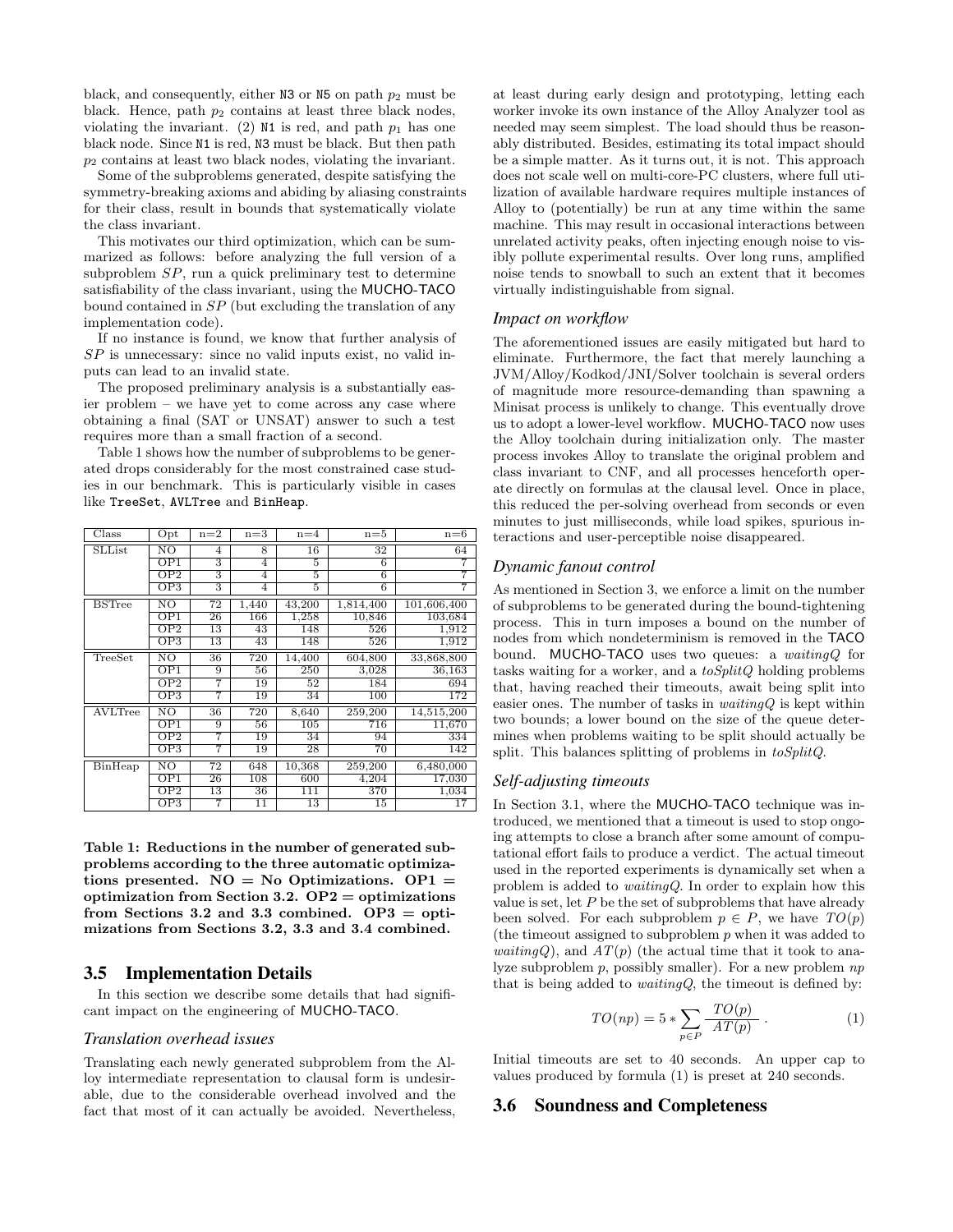Under the assumption that the translation of code implemented by TACO is correct, Theorems 3.1 and 3.2 show that the MUCHO-TACO technique neither misses faults nor reports false-positives. Proofs are not included due to space limitations.

THEOREM 3.1. (soundness) Given a subproblem produced by MUCHO-TACO for which the SAT-solver returns SAT, it is possible to retrieve a trace exhibiting a failure in the source code under analysis.

Theorem 3.2. ( completeness) If the code under analysis has a fault that can be detected using TACO, then the fault will be detected using MUCHO-TACO as well.

# 4. EVALUATION

This section is organized as follows. In Section 4.1 we describe the container classes that we used to evaluate MUCHO-TACO. In Section 4.2 we describe the computing infrastructure that we used in the experiments. In Section 4.3 we present the experimental data and discuss the results.

#### 4.1 Experimental Case Studies

Our benchmark comprises the following classes: An implementation SLList of sequences based on singlylinked lists; BSTree: an implementation of binary search trees used as part of a benchmark in [29]; RBTree: the implementation of class TreeSet from package java.util, based on red-black trees; AVLTree: an implementation of AVL trees obtained from the case study used in [2]; BinHeap: an implementation of binomial heaps used as part of a benchmark in [29].

#### 4.2 Hardware and Software Infrastructure

Except where otherwise indicated, all experiments were run on the CeCAR [32] cluster, which consists of 56 identical quad-core PCs, each featuring two Intel Dual Core Xeon 2.67 GHz processors with 2 MB of L2 cache per core and 2 GB main memory per host.

Parallel analyses were run as 16x4x10h jobs (16 nodes dedicated for up to 10 hours) using one process per core  $(1$  master  $+$  63 workers). Parallel analyses reported in Table 4 were run as described above except for the number of nodes requested (8x4x10h, 16x4x10h, 24x4x10h, etc). Sequential analyses, such as those using TACO after computing tight bounds in parallel, were run on a single dedicated CeCAR node.

#### 4.3 Experimental Results

All the experiments were run 5 times, and the average time is reported. Table 2 reports the analysis time required for the automatic mining of aliasing information proposed in Section 3.4. For any class and scope in the benchmark, the additional time needed barely contributed to the overall analysis time. The only cases in Table 2 requiring over one minute are those of class BSTree for scopes 15 and above. For every such scope of said class, the analysis time using TACO and reported in Table 3 exceeds the 10-hour timeout. Moreover, even the analysis times using MUCHO-TACO reach the timeout or are close to reaching it. For example, consider

BSTree.find() at scope 15, where MUCHO-TACO requires 495:41 while the corresponding aliasing computations take 01:07.

| Class          | s10   | s12   | s15   | s17   | s20   |
|----------------|-------|-------|-------|-------|-------|
| <b>SLList</b>  | 00:02 | 00:02 | 00:03 | 00:03 | 00:04 |
| <b>BSTree</b>  | 00:06 | 00:17 | 01:07 | 02:43 | 21:07 |
| <b>AVLTree</b> | 00:03 | 00:04 | 00:08 | 00:14 | 01:18 |
| TreeSet        | 00:04 | 00:05 | 00:08 | 00:12 | 00:31 |
| BinHeap        | 00:04 | 00:05 | 00:08 | 00:10 | 00:14 |

Table 2: Time needed for mining aliasing-related information.

| Class                  | Method            | s10                  | s12          | s15                    | s17        | s20                |
|------------------------|-------------------|----------------------|--------------|------------------------|------------|--------------------|
| $\overline{\text{SL}}$ | $\text{contains}$ | 00:05                | 00:06        | 00:07                  | 00:09      | 00:16              |
|                        |                   | 00:07                | 00:11        | 00:03                  | 00:04      | 00:06              |
|                        |                   | 0.7x                 | 0.5x         | 2.3x                   | 2.2x       | 2.7x               |
|                        | insert            | 00:07                | 00:08        | 00:13                  | 00:26      | 00:41              |
|                        |                   | 00:08                | 00:03        | 00:02                  | 00:04      | 00:06              |
|                        |                   | 0.9x                 | 2.6x         | 6.5x                   | 6.5x       | 6.9x               |
|                        | remove            | 00:11                | 00:12        | 00:17                  | 00:33      | 01:01              |
|                        |                   | 00:06                | 00:03        | 00:05                  | 00:12      | 00:15              |
|                        |                   | 1.8x                 | 4.0x         | 3.4x                   | 2.7x       | 4.1x               |
| <b>BST</b>             | find              | 114:47               | TO           | TO                     | TO         | TO                 |
|                        |                   | 01:03                | 13:36        | 495:41                 | TO         | TO                 |
|                        |                   | 109.3x               | >44.1x       | $\ggg 1.2x$            |            |                    |
|                        | $\rm add$         | TO                   | TO           | TO                     | TO         | TO                 |
|                        |                   | 333:57               | TO           | TO                     | TO         | TO                 |
|                        |                   | $\overline{\gg}1.8x$ |              |                        |            |                    |
|                        | remove            | 32:59                | TO           | то                     | TO         | TO                 |
|                        |                   | 02:08                | 33:35        | TO                     | TO         | TO                 |
|                        |                   | 15.4x                | >17.8x       |                        |            |                    |
| AVL                    | findMax           | 00:03                | 00:04        | 00:09                  | 00:13      | 01:09              |
|                        |                   | 00:23                | 00:10        | 00:39                  | 00:32      | 00:38              |
|                        |                   | 0.1x                 | 0.4x         | 0.2x                   | 0.4x       | 1.8x               |
|                        | find              | 00:36                | 01:41        | 08:20                  | 33:06      | 179:54             |
|                        |                   | 00:25                | 00:50        | 01:29                  | 03:16      | 19:43              |
|                        |                   | 1.4x                 | 2.0x         | 5.6x                   | 10.1x      | 9.1x               |
|                        | insert            | 04:47                | 21:53        | 173:57                 | TO         | TO                 |
|                        |                   | 02:05                | 05:04        | 62:45                  | 581:57     | то                 |
|                        |                   | 2.3x                 | 4.3x         | 2.8x                   | $\gg1.0x$  |                    |
| TSet                   | find              | 01:39                | 06:17        | 93:17                  | 260:56     | TO                 |
|                        |                   | 00:58                | 00:40        | 04:31                  | 16:48      | 516:28             |
|                        |                   | 1.7x                 | 9.4x         | 20.6x                  | 15.5x      | $\gg1.1x$          |
|                        | insert            | TO                   | TO           | TO                     | TO         | TO                 |
|                        |                   | 08:37                | 56:41        | 241:52                 | TO         | TO                 |
|                        |                   | >69.6x               | $\ggg 10.6x$ | $\ggg 2.5x$            |            |                    |
|                        | remove            | 196:58               | TO           | то                     | TO         | TO                 |
|                        |                   | 13:03                | 92:29        | TO                     |            |                    |
|                        |                   | 15.1x                | $\gg 6.5x$   |                        |            |                    |
| BH                     | min               | 00:14                | 00:17        | 01:31                  | 02:51      | 07:26              |
|                        |                   | 00:14                | 00:36        | 01:13                  | 01:27      | 03:15              |
|                        |                   | 1.0x                 | 0.4x         | 1.2x                   | 2.0x       | 2.3x               |
|                        | $decr$ Key        | 30:26                | TО           | TO                     | TO         | TO                 |
|                        |                   | 04:35                | 13:48        | 20:51                  | 81:05      | 236:42             |
|                        |                   | 6.6x                 | >43.5x       | $\overline{\gg 28.8x}$ | $\gg 7.4x$ | $\ggg\ggg\gg 2.5x$ |
|                        | insert            | 37:30                | 218:13       | TO                     | TO         | TO                 |
|                        |                   | 08:13                | 19:02        | 21:05                  | 114:36     | 325:28             |
|                        |                   | 4.6x                 | 11.4x        | >28.4x                 | $\gg 5.2x$ | $\gg 1.8x$         |
|                        | extrMin           | 36:52                | TO           | 43:33                  | 176:47     | TO                 |
|                        |                   | 07:01                | 26:19        | 01:46                  | 04:05      | 01:50              |
|                        |                   | 5.2x                 | >22.8x       | 24.6x                  | 43.3x      | $\ggg 1058x$       |

#### Table 3: TACO sequential time, MUCHO-TACO parallel time, and achieved speed-up. Loop unrolls: 10.

Table 3 presents experimental results for the methods in each of the container classes described in Section 3.2. For each method and each scope we report three values. The top row shows the sequential analysis time as reported by TACO in [12]. The middle row shows the analysis time that we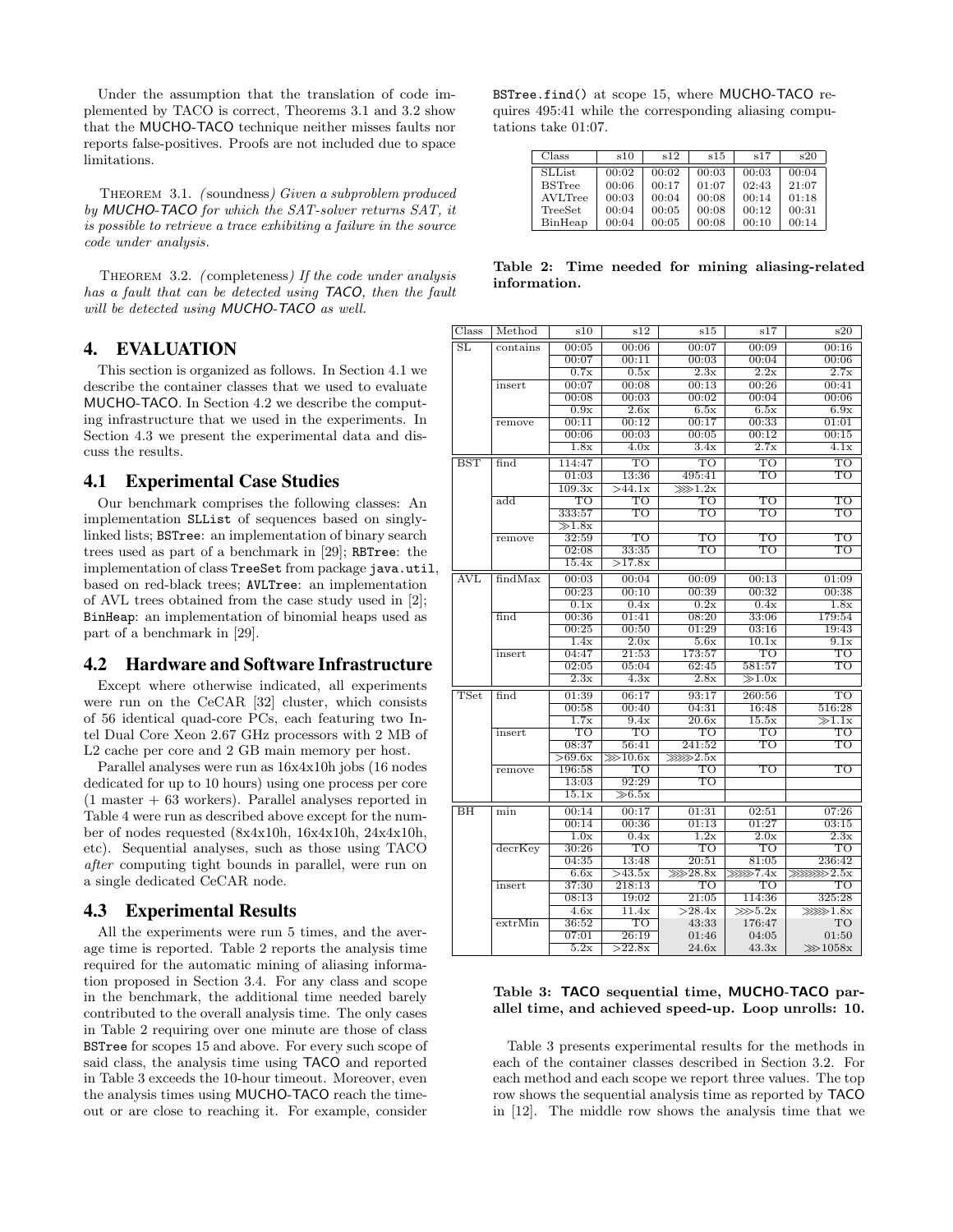measured using MUCHO-TACO. The bottom row estimates the speed-up obtained by using MUCHO-TACO instead of TACO. All times are expressed in mm:ss format, and a timeout, noted TO whenever reached, is set at ten hours. In all cases, loops were unrolled up to 10 times.

The table shows many cases where MUCHO-TACO succeeds in analyzing code for which TACO fails to produce a final verdict within the ten-hour timeout.

Let us briefly focus on method TreeSet.insert(). Since sequential analysis exceeds the ten-hour timeout for scope 10, we know that the speed-up achieved by MUCHO-TACO exceeds  $69.6x - yet$  we do not know by how much. If we now proceed to scope 12, we can see that sequential analysis (predictably) exceeds the ten-hour timeout again. However, since analysis time usually grows exponentially as scope is increased, it is reasonable to infer that it does so much more blatantly. While we can only guarantee a speed-up of 10.6x, an actual speed-up well over 100x is more likely. In cells where the speed-up is most probably under-estimated, we used a chain of '>' symbols to denote that the actual value is (most probably) substantially larger than reported. We use as many '>' as there were previous or equal scopes yielding a TO in TACO. Notice, in particular, the use of  $\gg\gg$  at scope 15 for TreeSet.insert() (where scopes 10 through 15 yielded a TO). In contrast to the reported 2.5x, the actual speed-up is probably several thousand times. To test this hypothesis, we ran the experiment again on a more powerful workstation with the following characteristics:  $Intel(R)$ Core(TM) i5-750 CPU running at 2.67GHz, 8 GB of RAM, and Debian 6 OS. We set a new timeout at 200 hours, which was reached before the analysis with TACO could produce a result. This raises the speed-up that we can safely guarantee to at least 50x.

In [12], TACO found a previously unknown bug in an implementation of method BinHeap.extractMin() used in [29] as part of a benchmark for Java Pathfinder. To expose the bug, the input binomial heap must involve at least 13 nodes. The highlighted portion of Table 3 shows the speedups obtained by using MUCHO-TACO: 20x in the case where TACO can also find the bug, and  $\gg 1058x$  for scope 20, where TACO cannot find the bug within the ten-hour timeout while MUCHO-TACO succeeds in less than two minutes.

In cases where sequential analysis can be completed very efficiently, such as the SList class atop Table 3, MUCHO-TACO does not produce significant speed-ups.

As we explained in Section 4.2, all parallel experiments described so far were run on 16 quad-core PCs using one master and 63 worker processes. In table 4 we report the evolution of elapsed analysis times as the number of workers is increased. We chose AVLTree.find() for this experiment because its sequential analysis time using TACO was the largest on Table 3 where scope 20 did not reach the tenhour timeout.

| Hardware     | 8x4     | 16x4  | 24x4  | 32x4   | 40x4  |
|--------------|---------|-------|-------|--------|-------|
| Workers      | W<br>31 | 63 W  | 95 W  | 127 W  | 159 W |
| AVLTree.find | 23:14   | 19:43 | 13:07 | 10:07  | 9:41  |
| Speed-up     | 7.7x    | 9.1x  | 13.7x | 17.78x | 18.5x |

Table 4: Analysis time and speed-up for growing number of workers. Method AVLTree.find(), scope 20.

# 4.4 Threats to Validity

We evaluated MUCHO-TACO on a benchmark consisting of several container classes. Container classes have become ubiquitous [23, 29], and are representative of a wider class of programs that include, for instance, parse trees and XML documents. Moreover, a number of analysis tools have used these classes as benchmarks as well [23, 25, 5, 10, 17, 29]. Also, they are good examples of code in which strong heap properties must be enforced. These classes consist of just a few hundred lines of code each, e.g. ∼450 LOC for TreeSet, ∼270 LOC for BinHeap, etc. Yet the difficulty of analyzing such classes does not reside in their size, but rather in the complexity of their invariants.

We have strived to realistically estimate the benefits of MUCHO-TACO over the sequential TACO tool, but covering all dimensions with equal emphasis is not possible. One might contest our interpretation of experimental results, for instance, by pointing out that its emphasis on speed-up and elapsed (wallclock) time disregards other important issues like efficiency and total cumulated CPU usage, in terms of which the same payoffs may look less impressive in some cases. While this objection is a sensible one, we believe that a typical potential user of a distributed BEA tool (having, by definition, access to some quantity of idle hardware) will pragmatically favor significant boosts in turnaround time and maximum tractable problem size.

# 5. RELATED WORK

A small number of code analysis tools are available for experimental comparison. In [12] we compared TACO with JForge [10], Kiasan [9], Java PathFinder [28], ESC/Java2 [6], Jahob [4] and Dafny [19]. Since MUCHO-TACO outperforms TACO, it transitively outperforms these tools.

Even fewer tools are available allowing the parallel analysis of Java programs. In [25], a parallel version of Symbolic Java PathFinder was presented, which reports

. . ."a maximum analysis time speedup of 90x observed using 128 workers, and a maximum test generation speedup of 70x using 64 workers."

In Table 3 we showed maximum speed-ups of 1058x for a faulty method and 109.3x, for a correct one, using 63 workers. These figures, as we explained in Section 4.3, are conservative estimations. Several of the case studies from [25] are the same ones used in this article. Furthermore, while [25] addresses the problem of test generation, we face the more demanding one of bounded analysis, where the state space to be traversed is generally larger.

Since TACO operates by reduction to the propositional satisfiability problem, an alternative to MUCHO-TACO would be the use of a distributed SAT-solver as a back-end to TACO. Our attempts to explore this design were hindered by the scarcity of real-world implementations.

CryptoMiniSat2 is an award-winning open source solver with sequential and parallel operation modes. The author also mentions distributed solving among its long-term goals. No public release or other news about this have been announced. GrADSAT [7] reported experiments showing an average 3.27x and a maximum 19.9x speed-up using various numbers of workers ranging between 1 and 34. C-sat [20] is a SAT-solver for clusters. It reports linear speed-ups, but the tool is not available for experimentation.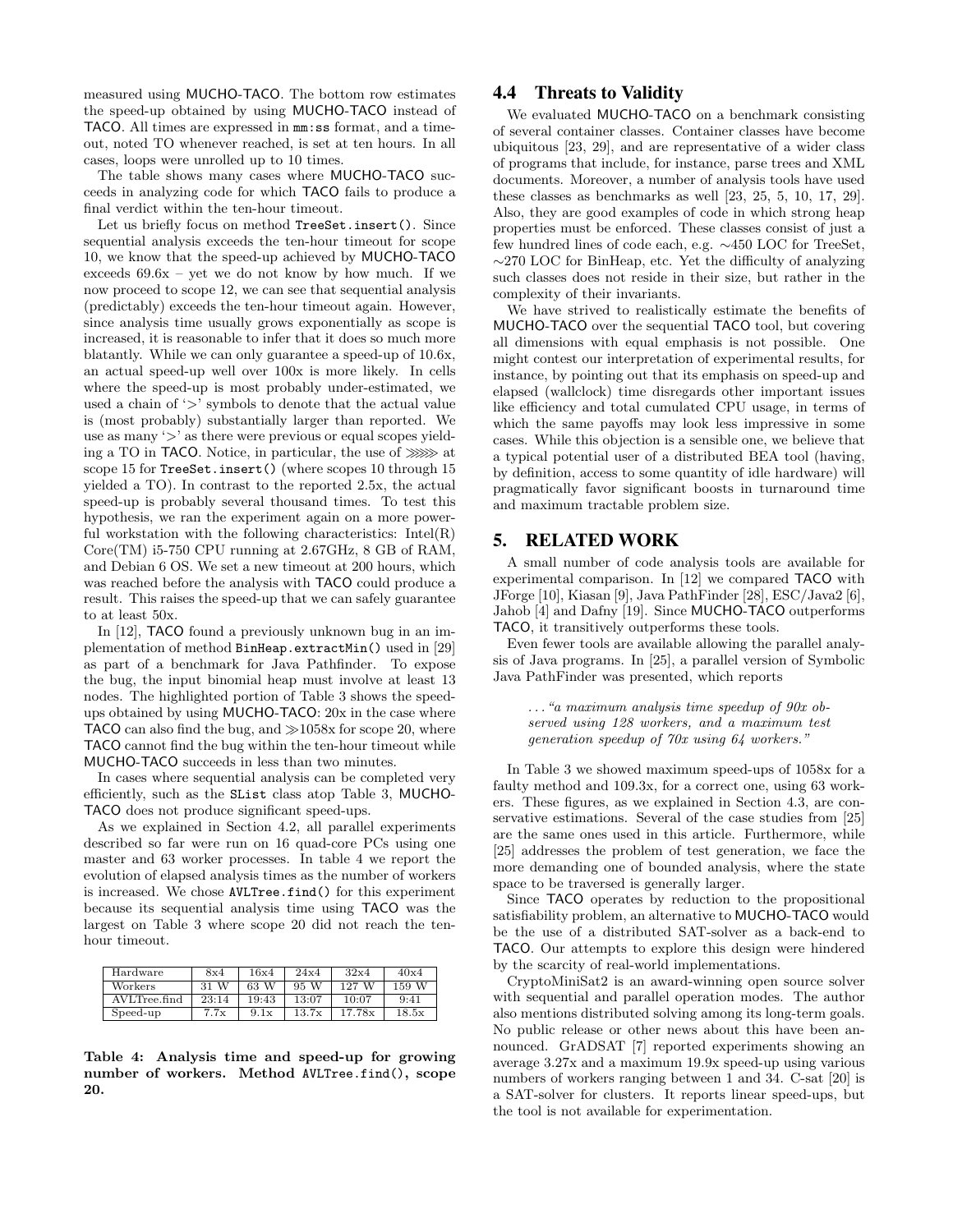PMSat [14], an MPI-based, cluster-oriented SAT-solver is indeed available for experimentation, but reports generally small speed-ups. It is based on a notion essentially equivalent to that of guiding paths, a concept originally introduced by PSATO [30]. SAT-solvers based on this approach split the state space by choosing truth values for a number of propositional variables. As explained in [30], if  $k$  variables are chosen,  $2^k$  subproblems may be produced. This is not the case in MUCHO-TACO. If inside a MUCHO-TACO bound for a field  $f$  we have  $f$  in Ni->M1 + Ni->M2 + ...  $+$  Ni->Mk eliminating nondeterminism for node  $N_i$  requires splitting the bound into  $k$  smaller bounds. In the process, the  $k$  variables corresponding to the pairs get their value set to either true or false in each model. If we are eliminating the nondeterminism from two distinct nodes  $N_i$  and  $N_j$  in the domain at once, this produces at most as many problems as the size of the Cartesian product  $Ran(\text{Ni}, \text{f}) \times Ran(\text{Nj}, \text{f}),$ which is polynomial on the number of propositional variables whose truth value is being set. The procedure can be generalized to an arbitrary number of nodes. This is possible because fields are functional: in other words, we exploit information from the problem domain to improve the analysis. MUCHO-TACO thus generates fewer subproblems than SAT-solvers based on guiding paths.

If instead of the TACO translation we used one that, like the one presented in [27], requires a logarithmic number of variables to represent the codomain of a Java field, then the number of subproblems generated by a parallel SAT-solver based on guiding-paths would be comparable to the number of subproblems generated by MUCHO-TACO. Unfortunately, such a translation does not allow to refine bounds and is incompatible with TACO and MUCHO-TACO.

JForge [10] is very close to TACO in its intentions. In [12] we experimentally compared TACO with JForge, and showed that the TACO technique produces a significant speed-up. Since MUCHO-TACO outperforms TACO, it improves over JForge as well. JForge is available for download, and its authors have been very supportive.

Miniatur [3], like MUCHO-TACO, is a tool for scope-bounded analysis. Some of the examples reported are also treated in this article with MUCHO-TACO. For instance, [3] also analyzes the TreeSet implementation, but does so using scope 4 for Object, 3 loop unrolls, and a simplified property where only the size is checked to evolve correctly. A distinguishing feature of Miniatur is its improved (with respect to the Alloy Analyzer) handling of integers and arrays. Quoting [3],

"This allows us to represent integers in much larger ranges than previously possible. Our tool can handle 16-24 bit integers, a considerable improvement over previous approaches which handled 4 bits."

MUCHO-TACO can handle 32-bit integers, 64-bit longs and IEEE-754-compliant floating point, thanks to its adoption of the encoding used in FAJITA, our tool for test generation [1]. Since the case studies do not involve arithmetic, we used Alloy integers. The translation from code to a relational logic specification presented in [3] (which slices the translated code according to the specification) could also be used in the translation from MUCHO-TACO. Miniatur is not available for experimentation, even for academic purposes.

Parallel analysis of code has also been attempted by splitting the program control flow graph and using JForge to analyze each slice [22]. The experiments presented intersect with ours. For example, singly linked lists and binary search trees are considered, but for generally small scopes and fewer loop unrolls. For method add in class SLList, the scope is set to 8 (our benchmark starts with a minimum of 10), and the maximum number of loop unrolls is 8, while we use 10. Similar situations arise in the rest of the examples; notwithstanding, analysis times with the parallel version are substantially larger than those achieved using MUCHO-TACO. For instance, insertion on a binary search tree with scope 7 and 3 loop unrolls when the original problem is split into 4 subproblems, requires 76 seconds for the subproblem that is solved more efficiently and 6409 seconds for the most demanding subproblem [22]. Analyzing the whole problem using MUCHO-TACO requires 23 seconds. The technique presented in [22] is compatible with MUCHO-TACO.

An approach to parallelizing scope-bounded analysis based on data-flow analysis was presented in [21]. The technique is compatible with MUCHO-TACO. The authors also include collection implementations among their experiments. Method contains from an implementation of singly linked lists is analyzed, using a scope of 8 nodes and up to 8 loop unrolls. Analyzing the same method with MUCHO-TACO using the same scope and number of loop unrolls takes under one second. Regarding method insert from class RBT (red-black trees), and quoting the authors,

For the RBT.insert() method, VARDEF strategy completes within 40 minutes for a scope of 4 and 4 unrolls while all other strategies run out of memory.

This method is analyzed by MUCHO-TACO in under one second. MUCHO-TACO can handle said method for scopes up to 15 and 10 loop unrolls without running out of memory.

#### 6. CONCLUSIONS AND FURTHER WORK

We presented a novel technique for parallel analysis of sequential Java code. MUCHO-TACO, the analysis tool implementing the technique, effectively improves code analyzability by allowing TACO users with access to (even modestsized) PC clusters to harness aggregated computational resources, enabling verification of most problem instances of the kinds that TACO was designed to address at scopes hitherto considered untractable. We now look forward to evaluating MUCHO-TACO well beyond the TACO baseline, on a broader benchmark including many other real-world Java classes. In particular, due to the dramatic speed-ups typically obtained when a bug does exist, we are looking forward to carrying out further experiments with faulty code. Its success at finding bugs also suggests that MUCHO-TACO could be useful as a component within an efficient tool for parallel generation of test inputs.

Some additional optimizations should be considered. For example, it is possible to remove even more propositional variables by using data-flow analysis to prune not just variables from the initial state, but also those from intermediate states of the program under analysis [8].

# 7. ACKNOWLEDGEMENTS

This publication was made possible by grant NPRP-4- 1109-1-174 from the Qatar National Research Fund (a member of Qatar Foundation). The statements made herein are solely the responsibility of the authors.